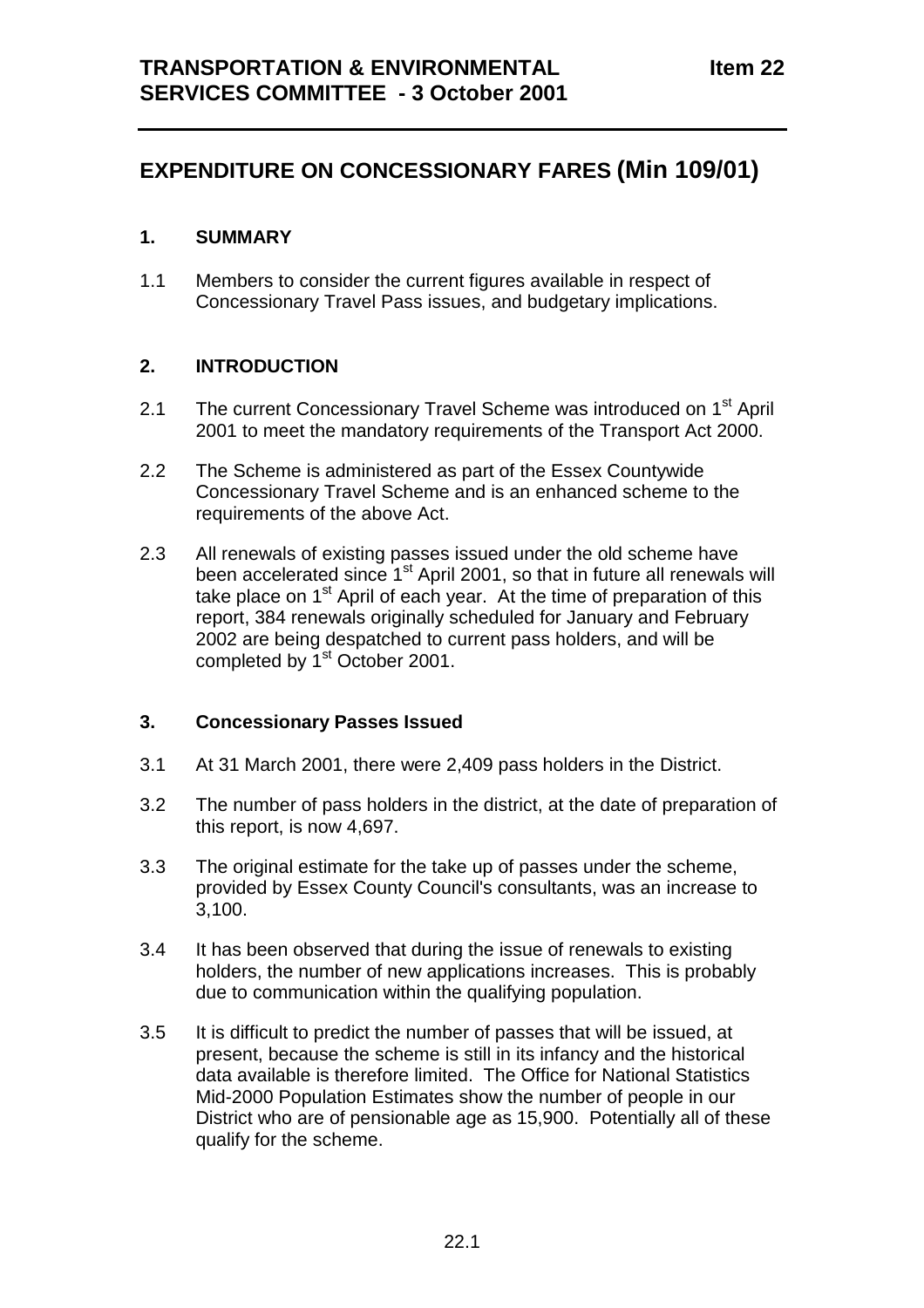3.6 Rochford, together with Tendring, have experienced a greater "take up" than the other Essex Local Authorities, who appear to be, generally, in line with the original estimates produced.

### **4. Costs**

- 4.1 The cost to the Authority is based on the usage of the Concessionary Passes by the residents of our District and not on the number of passes issued. Essex County Council's consultants, through a Monitoring Survey Programme, assess this usage.
- 4.2 Again, due to the infancy of the scheme, the consultants are unable to provide reliable estimates of the potential usage for either the current or future years. However, the consultants will be undertaking a review at the end of September 2001, and will publish the results as soon as possible afterwards, estimated to be early November 2001.

## **5. CONCLUSION**

- 5.1 There is currently insufficient information upon which to base reliable estimates for either pass issues or usage.
- 5.2 Whilst the number of pass holders is increasing, the number of new applications being received weekly is now falling. Passes issued provide an indication of potential workload but are not indicative of the potential cost to the Authority.
- 5.3 The cost to the Authority can only be based upon usage of the passes. The Authority is reliant upon Essex County Council's consultants for this information.

## **6. RESOURCE IMPLICATIONS**

- 6.1 To cope with the renewal of passes at a single date, additional temporary staff have been employed, and will need to be provided during March/April of each year.
- 6.2 The actual cost to the authority is difficult to estimate due to the uncertainty about the final number of passes that will be issued or the eventual adjustment of the cost of the pass following the collection of data on usage. However, an additional £30,000 will be included within the revised revenue estimates as the Authority has issued a higher number of passes than originally estimated. This is one of a number of issues which will be reported to the Member Budget Monitoring Sub-Committee on 25 September as part of the half yearly budget monitoring exercise.